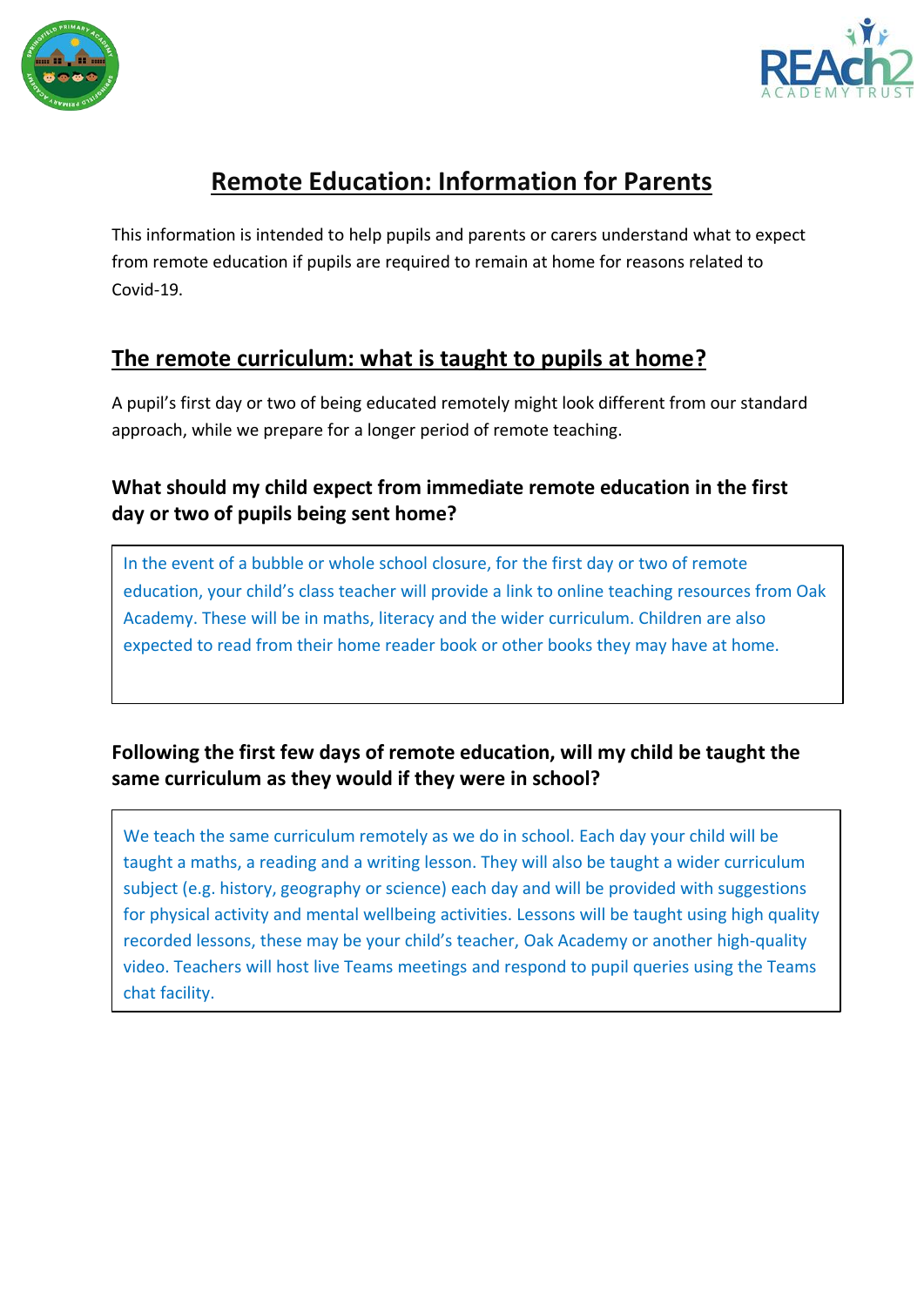



# **Remote teaching and study time each day**

### **How long can I expect work set by the school to take my child each day?**

We expect that remote education (including remote teaching and independent work) will take pupils broadly the following number of hours each day:

| Number of hours    | 3 hours in key stage 1                                                                  |
|--------------------|-----------------------------------------------------------------------------------------|
|                    | 4 hours in key stage 2                                                                  |
| Breakdown of hours | 8:30am Daily online learning resources posted on class<br>Team by class teachers        |
|                    | 9:00am Pupils join Teams video meeting with class teacher                               |
|                    | 9:30am – 3:00 pm Children to access lessons and complete<br>assignments on Teams        |
|                    | 3:00pm Pupils join Teams video meeting with class teacher                               |
|                    | <b>Example Daily timetable</b>                                                          |
|                    | Morning Teams call (outline of the day, key learning points<br>and whole class worship) |
|                    | 1 <sup>st</sup> lesson Maths, Reading or Writing                                        |
|                    | <b>Break</b>                                                                            |
|                    | 2 <sup>nd</sup> lesson Maths, Reading or Writing                                        |
|                    | <b>Lunch break</b>                                                                      |
|                    | 3 <sup>rd</sup> lesson Maths, Reading or Writing                                        |
|                    | <b>Break</b>                                                                            |
|                    | 4 <sup>th</sup> lesson Wider curriculum                                                 |
|                    | 5 <sup>th</sup> lesson Wider curriculum                                                 |
|                    | Afternoon Teams call (Feedback on common<br>misconceptions, PSHE themed discussions)    |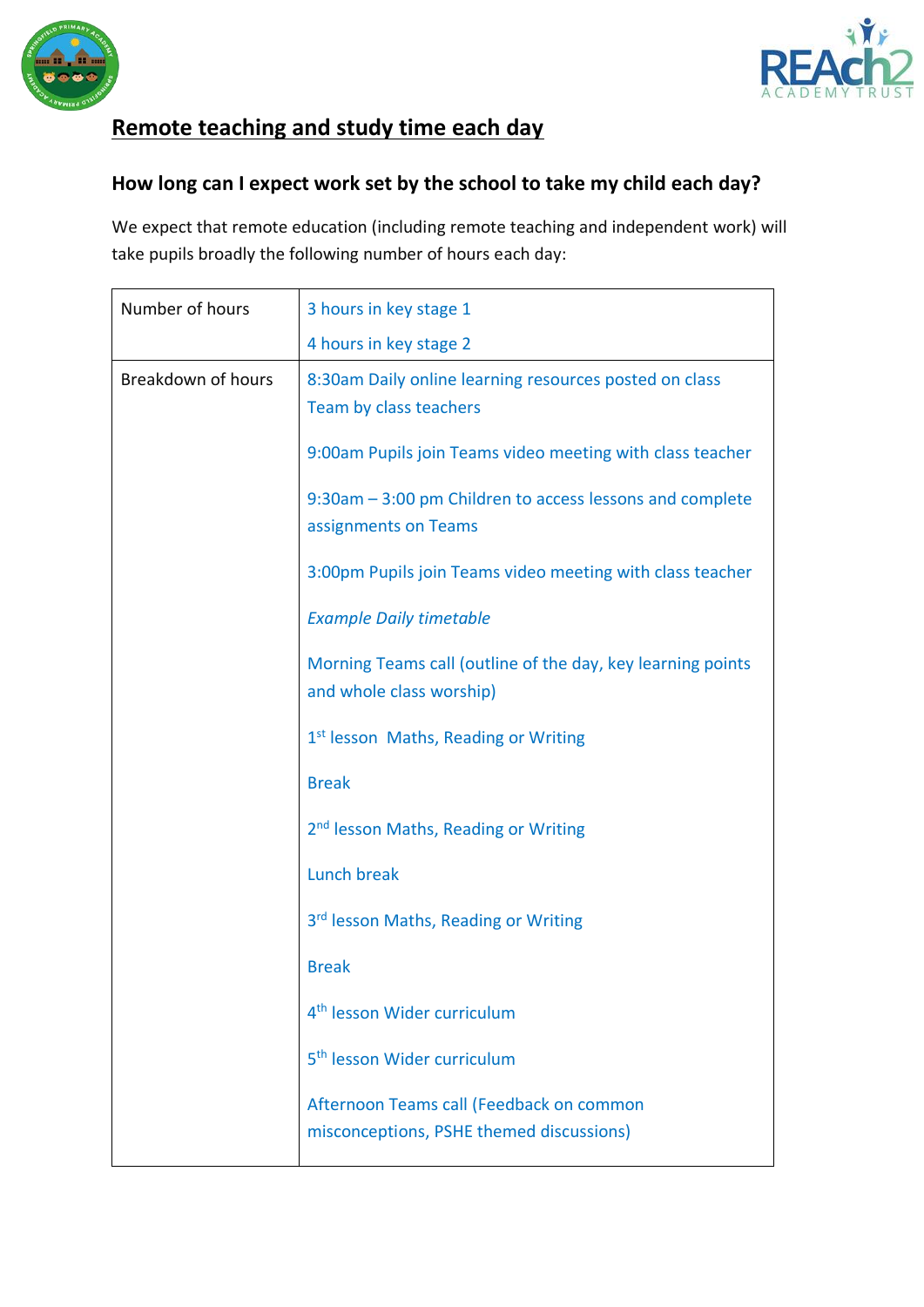



We understand that parents and carers may be working from home and this can present challenges. Please let us know if this is the case - we can provide ideas for flexible solutions.

### **Accessing remote education**

### **How will my child access any online remote education you are providing?**

**Your** child will access online remote learning on **Teams**. Videos to support your child with using Teams have been created by Moor Green Primary Academy and can be accessed here:

<https://www.youtube.com/watch?v=x-CJN5y2yJY&t=5s> How to complete an assignment on Teams

<https://www.youtube.com/watch?v=UMFgHcwrlAo&t=74s> How to join a Teams video meeting

Learning activities that enable your child to consolidate key maths skills are available on My Maths [https://www.mymaths.co.uk/primary.html.](https://www.mymaths.co.uk/primary.html) Years 2 - 6 should use **Times Table Rock Stars** <https://ttrockstars.com/> daily to consolidate times table skills.

All children have been provided with logins. If you are having difficulties accessing any of the online remote learning sites, please contact school on 0121 464 3618 or email [enquiry@springfieldacademy.org.uk.](mailto:enquiry@springfieldacademy.org.uk)

Additional online learning links and information about keeping your child safe online are available on our website at [https://www.springfieldacademy.org.uk/covid-19/online-safety-during-school](https://www.springfieldacademy.org.uk/covid-19/online-safety-during-school-closure)[closure.](https://www.springfieldacademy.org.uk/covid-19/online-safety-during-school-closure)

### **If my child does not have digital or online access at home, how will you support them to access remote education?**

We recognise that some pupils may not have suitable online access at home. We take the following approaches to support those pupils to access remote education: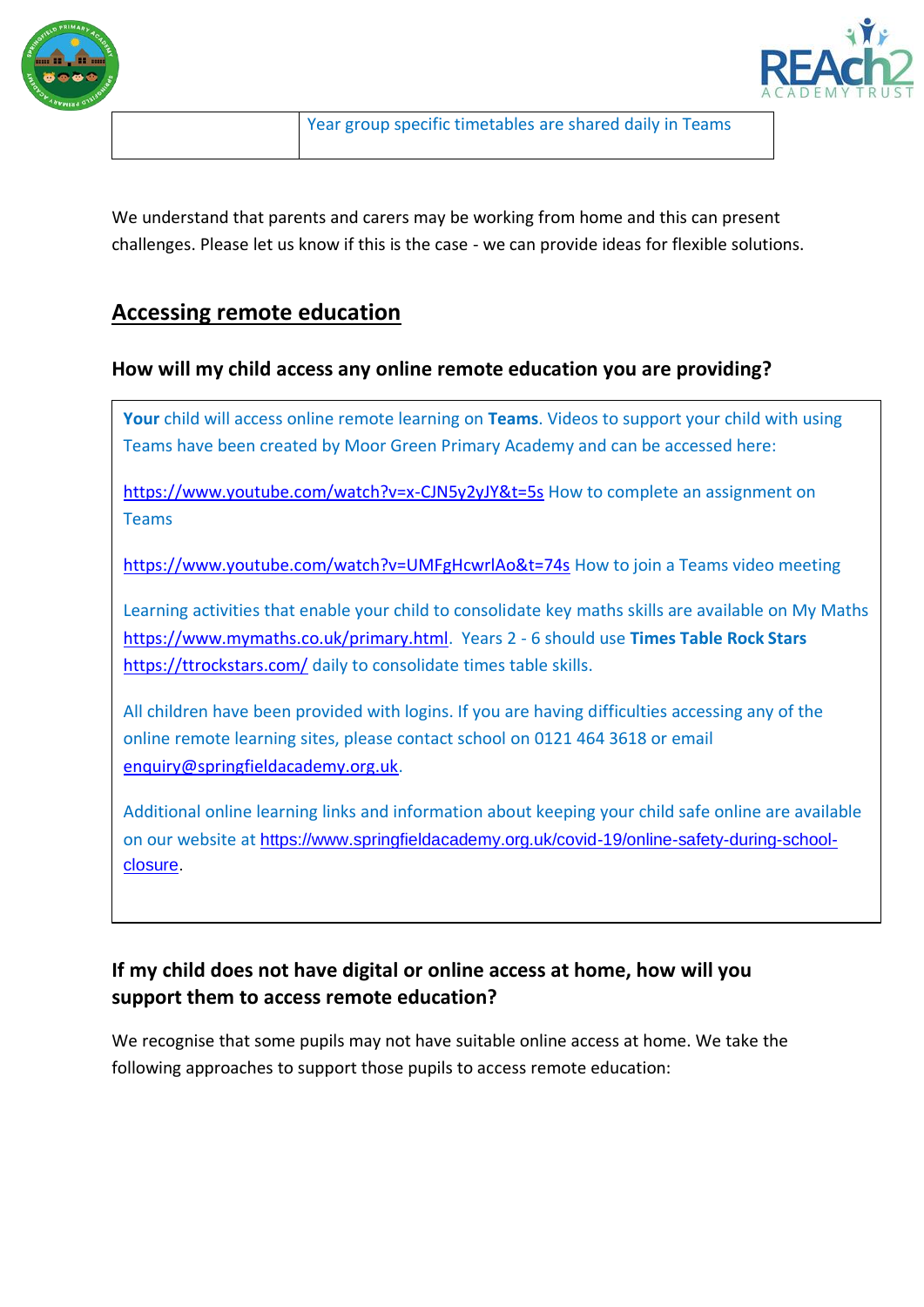



- School will contact you to find out if your child has access to a device and the internet.
- If your child needs paper-based learning materials, you must let us know. These will be made available for collection every third Thursday from school. Dates, collection points and reminders will be sent to parents via text message.
- If you are unable to submit your child's work on Teams, it can be photographed and emailed to [enquiry@springfieldacademy.org.uk](mailto:enquiry@springfieldacademy.org.uk) including the teacher's name in the subject bar.

### **How will my child be taught remotely?**

We use a combination of the following approaches to teach pupils remotely:

#### **Children will have access to:**

- live teaching during Microsoft Teams video meetings
- recorded teaching (e.g. Oak National Academy lessons, video/audio recordings made by teachers)
- printed paper packs produced by teachers (e.g. workbooks, worksheets)
- High-quality workbooks (CGP)
- commercially available websites supporting the teaching of specific subjects or areas, including video clips or sequences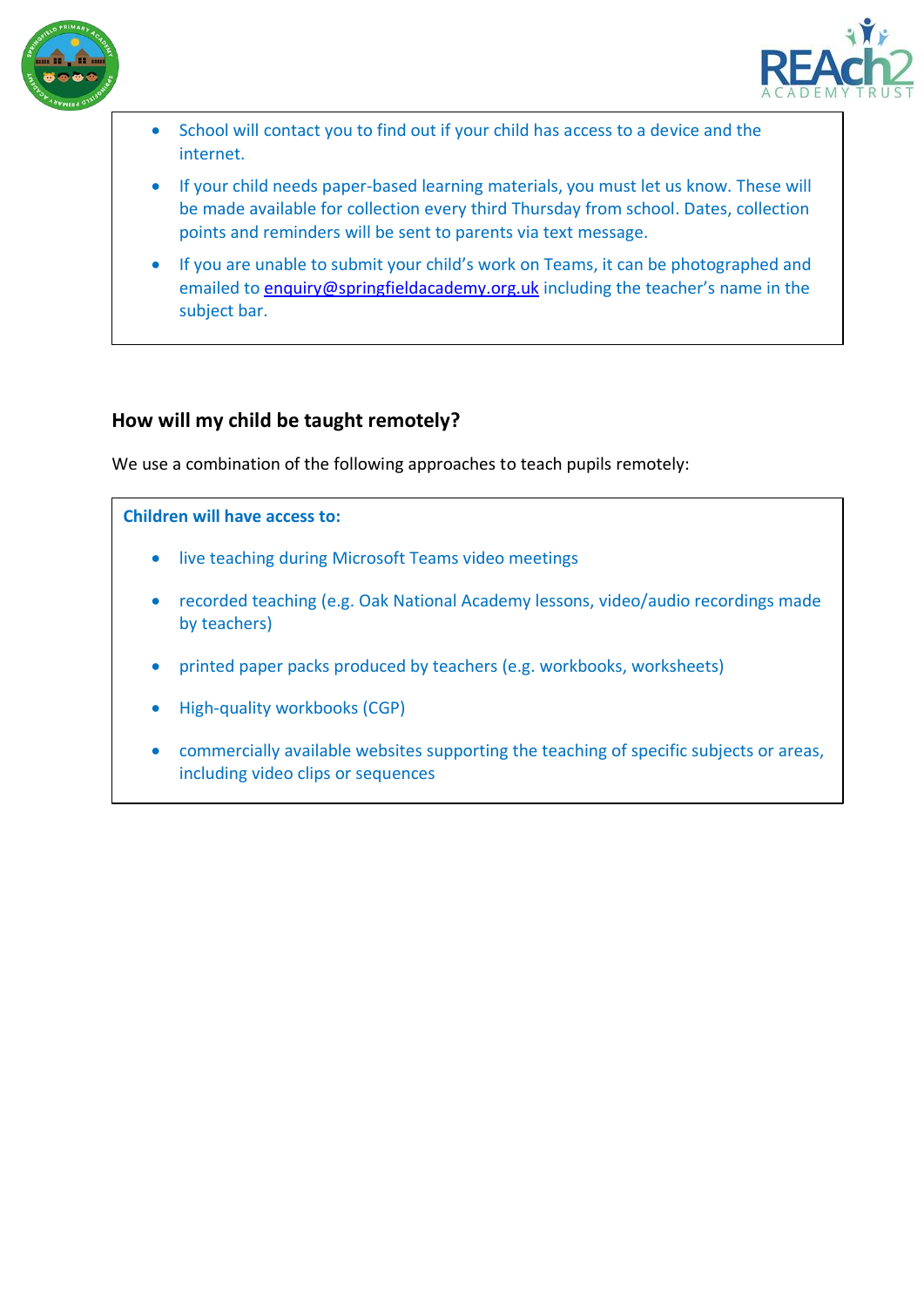



# **Engagement and feedback**

### **What are your expectations for my child's engagement and the support that we as parents and carers should provide at home?**

- Pupils are expected to attend Teams video meetings at the beginning and end of each day and to complete all assignments set within the given time frame each day. **Remote learning is not optional; it enables your child to continue learning whilst they are not in school with their class teacher and is important for their continued academic success**.
- Pupils who do not access to a device and are using paper-based learning packs will receive two or three telephone calls (often from a withheld number) where their teacher or another member of staff will discuss their learning with them and provide any additional support needed.
- Parents and Carers are expected to set routines and support their child's education. Younger children will need more adult support to complete assignments than older children as they are still developing their independent learning skills. If parents or carers need support with any aspect of their child's home learning, they are expected to contact their child's class teacher by emailing [enquiry@springfieldacademy.org.uk](mailto:enquiry@springfieldacademy.org.uk) including the teacher's name in the subject bar.

### **How will you check whether my child is engaging with their work and how will I be informed if there are concerns?**

- Each day, your child's class teacher will mark assignments and record attendance at Teams video meetings. Feedback will be provided through telephone calls or online on Teams.
- Parents and carers will be contacted by phone if their child has not completed assignments or if teachers are concerned about their child's progress. This will provide class teachers with the opportunity to identify any barriers to learning and to offer support. Please note that calls will come from a withheld number.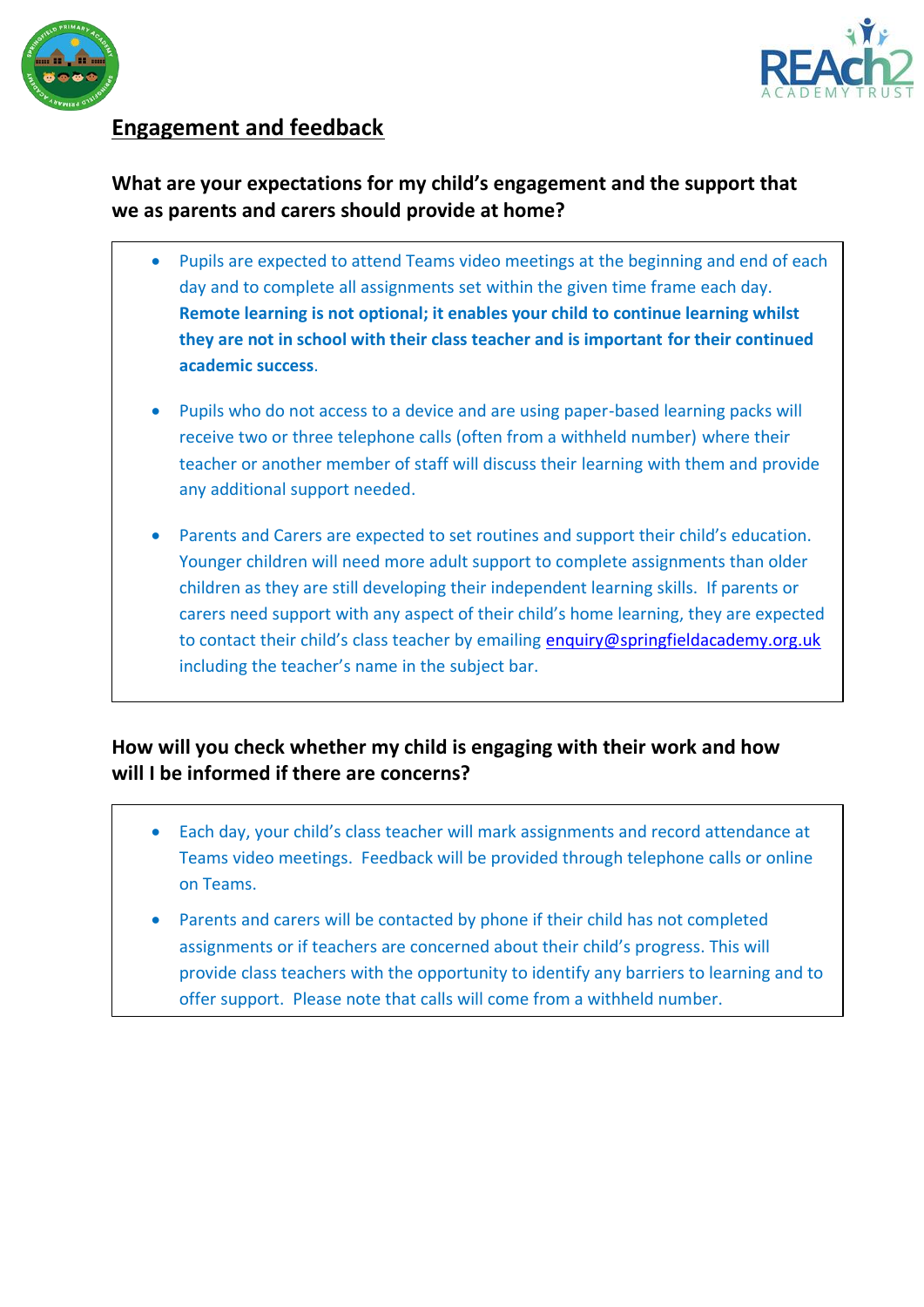



### **How will you assess my child's work and progress?**

Feedback can take many forms and may not always mean extensive written comments for individual children. For example, whole-class feedback or quizzes marked automatically via digital platforms are also valid and effective methods, amongst many others. Our approach to feeding back on pupil work is as follows:

Your child will receive regular feedback on their work.

- This may be individually through online feedback to assignments or as a group through daily Teams video meetings at 3:00 pm.
- For pupils using paper-based learners feedback may also come through one to one telephone calls
- Quizzes set on Teams and other sites such as MyMaths offer your child the opportunity to receive feedback automatically.
- Your child can self-check their responses to tasks set on Oak Academy.

### **Additional support for pupils with particular needs**

### **How will you work with me to help my child who needs additional support from adults at home to access remote education?**

We recognise that some pupils, for example some pupils with special educational needs and disabilities (SEND), may not be able to access remote education without support from adults at home. We acknowledge the difficulties this may place on families, and we will work with parents and carers to support those pupils in the following ways:

- Children with EHCPs are able to access face-to-face learning at school
- Your child's class teacher will provide teaching and learning resources to suit the individual needs of your child.
- Alternatives to Teams assignments, such as work booklets, can be provided if these are more accessible for your child.
- We will use accessibility tools available on online resources.
- In addition, our Special Needs Coordinator (SENDCo) will provide support for families of pupils with special educational needs and disabilities on request.
- Our school website will signpost parents to useful sites and organisations to support specific needs